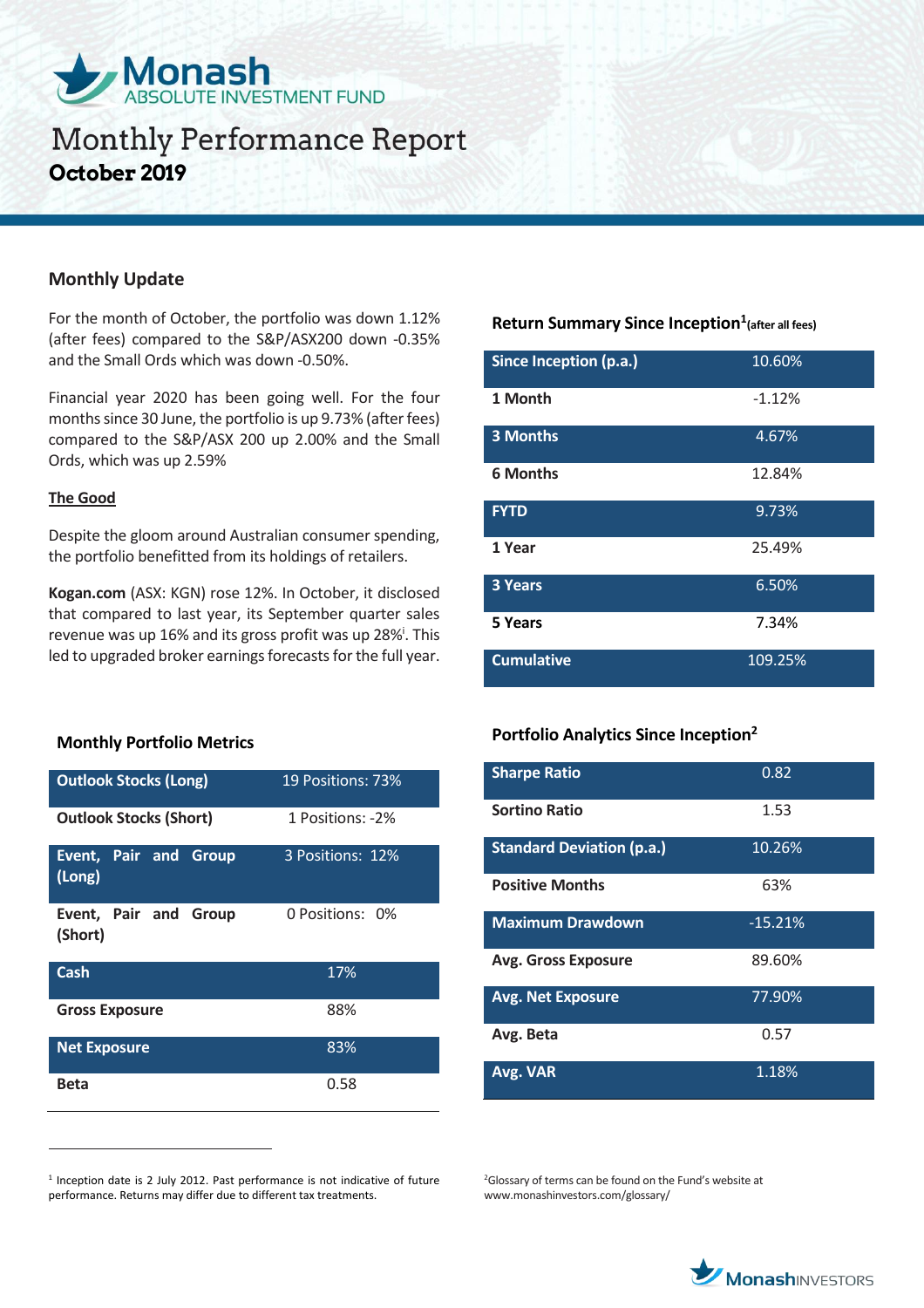

# Monthly Performance Report **October 2019**

**Lovisa** (ASX: LOV) rose 5%. At its AGM it disclosed that the speed and success of its international store roll out was a bit ahead of market expectations<sup>ii</sup>. There have been 31 net new stores opened so far in FY20 with more than 80 expected over the full year.

#### **The Bad**

On balance, the portfolio had more stocks falling than rising this month, though none of the stocks in the portfolio suffered earnings downgrades.

**AfterPay** (ASX: APT) fell -20%. The closest we came to a specific piece of bad news in the portfolio was regarding the RBA announcing its 2020 review of payments regulation, including surcharging practises in Australia. Having done very well out of Afterpay, we once again cut the portfolio's exposure to it. We cut the weight by a third in October.

However, it will be AfterPay's success in the USA and UK that will ultimately drive the value of the stock, as these markets are so much bigger than Australia. The latest Google Trends chart shows over the last 12 months searches for the term "afterpay" in the USA continue to grow faster than those of its competitors. At this stage the business appears to be replicating the success it has achieved so far Australia.



#### Source: Google Trends

Ltd ABN 29 159 382 813. AFSL 469 556 ("Winston Capital") for advice in relation to the Monash Absolute Investment Fund ARSN 606 855 501 ("Fund"). Monash Investors is the investment manager of the Fund. The Trust Company (RE Services) Limited ABN 45 003 278 831, AFSL 235 150 ("Perpetual") is responsible entity of, and issuer of units in, the Fund. The inception date of the Fund is 2nd July 2012. The information provided in this document is general information only and does not constitute investment or other advice. The content of this document does not constitute an offer or solicitation to subscribe for units in Accordingly, reliance should not be placed on this document as the basis for making an investment, financial or other decision. This information does not take into account your investment objectives, particular needs or fi Perpetual do not accept liability for any inaccurate, incomplete or omitted information of any kind or any losses caused by using this information. Any investment decision in connection with the Fund should only be made ba for the Fund. A product disclosure statement ("PDS") issued by Perpetual dated 12 September 2017 is available for the Fund. You should obtain and consider the PDS for the Fund before deciding whether to acquire, or continu units in the Fund can only be made pursuant to the application form attached to the PDS. Performance figures assume reinvestment of income. Past performance is not a reliable indicator of future performance. Comparisons are provided for information purposes only and are not a direct comparison against benchmar

Monash Investors, Winston Capital and Perpetual do not guarantee repayment of capital or any particular rate of return from the Fund and do not give any representation or warranty as to the reliability, completeness or acc

opinions and estimates included in this document constitute judgments of Monash Investors as at the date of this document are subject to change without notice. Perpetual is not responsible for this document.